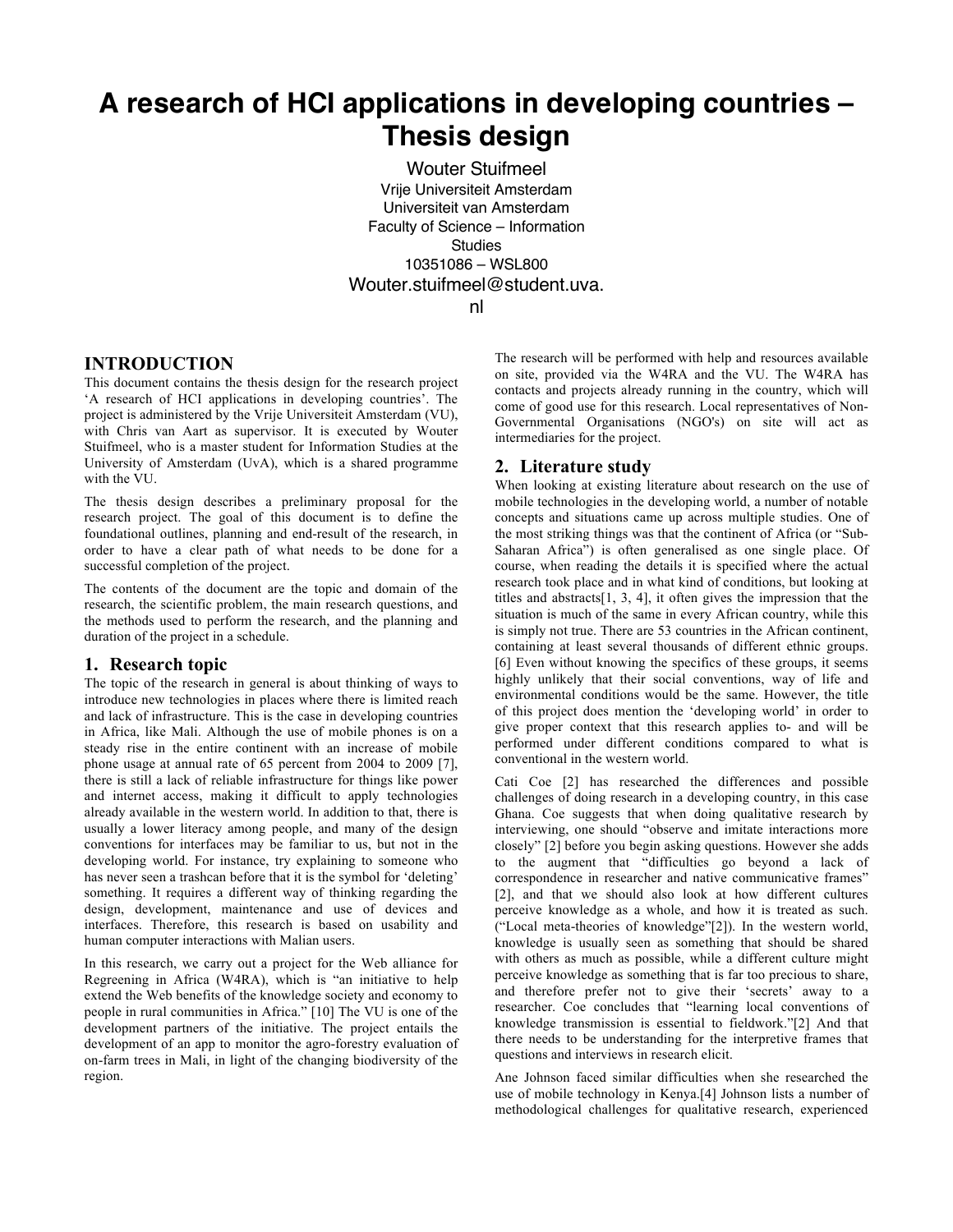during fieldwork. For one, there are ethical considerations, where "participants might be stigmatised by their participation in the research"[4]. There is an example of a research where women from KwaZulu-Natal were engaged to collaborate in making a video on HIV, but participation in the process could be interpreted as "dissent in their patriarchal community"[4]. Another challenge would be the use of language, which is seen as "not a neutral research tool"[4] because it might either become a barrier in the research (having to resort to a translator) or implicate a power relation between a researcher and a participant by the use of English, which implies a linguistic privilege due to the fact that most scholarly work is published in English, and hardly anything in a local language.

Johnson argues that there are even more challenges to find when it comes to research methods. Ranging from participants being uncomfortable with certain elicitation methods, (like asking for a reflection, or addressing certain concepts which might be seen as a taboo) to researchers failing to understand the appropriate unit of analysis for doing research in an African country. For instance, by using a "Eurocentric perspective"[4], which essentialises the individual, instead of the group.

Both Johnson and Coe talk about using "snowball sampling" to gather participants for a qualitative research. This entails asking the participants to recruit more people to join for participation in the research. The reasoning behind this is that it might prove to be more difficult than usual to find participants for a research in a developing country.

Regarding the use of mobile technology, Johnson concludes that "the mobile phone enabled fluid interaction with participants, increased sample size [for research], and inspired new ways of thinking about how phones may be used to manage both the ethical and procedural concerns inherent to research on the continent."[4] But, within the limits of the local situation regarding infrastructure, government and development of IT.

A paper by Donner [3] reviews the different approaches to the use of mobile technology in the developing world. It focuses on the increasing growth of mobile penetration in countries with average lower income per capita. Where the 2.4 billion people living in the poorest countries show a rise from 177 million mobiles in 2005 to 329 mobiles in 2006.[3]

Donner also discusses the perspective of design and ICTD in research, where studies focus on usability and hardware design within the context of the developing world. The paper suggests for example that different kinds of languages from native societies might prove to be a challenge in text interfaces, or that people from different cultures could interpret user interfaces differently. In addition to this, the mentioned studies of ICTD highlight a hopeful perspective that mobile devices will "contribute to livelihoods and well-being in resource-constrained settings."[3]

Finally, Medhi [5] goes into detail regarding the design of mobile interfaces for users with low-literacy. Medhi cites that according to UNESCO 41% of the people in the least developed countries is non-literate. [9] Therefore, when developing mobile IT solutions in developing countries, it is important to find out how interfaces can be designed so that inexperienced, low-literacy users can use more advanced services beyond just phone conversations. The study claims to be the first quantitative evaluation of mobile interfaces, spanning text, audio and graphics, executed in an ethnographic research conducted in India, the Philippines and South-Africa. [5] The research is performed in two studies: one involving text versus voice and graphics, and the other in text versus a live operator. The first study requires participants to

complete a mobile banking transaction by using either an interface with text, spoken dialogue or a graphical UI. There was no training for the participants provided, but there were prompts offered during the testing. It concluded that the text interface was unusable if the participant was illiterate, only 72% of participants finished the task using spoken dialogue but "quickly and with less assistance"[5], and 100% of the participants finished the task with the graphical UI, but not as fast compared to spoken dialogue, and it the participants required more assistance to complete the task.

The second study involved entering health data with minimal errors. Participants were again divided into three groups, where they were asked to either enter the data using text with electronic forms, text by sending a text (SMS) message, or by talking to a live operator. There was training for the study, but no help during the testing. The study measured the error rate when entering the health data. It showed that there was a relatively high error rate of 4.2% for electronic forms and 4.5% for text messages. Live operators however showed a lower error rate of 0.45%.[5]

The studies recommend that people with low-literacy need nontext UIs in order to use mobile technology. With the best way being a combination of spoken input and graphical output as an interface. Also, if there is enough (budgetary) feasibility, a live operator is preferred over a text UI in order to reduce errors when collecting data.

Medhi has treated subjects like usability barriers in the research. For instance scroll bars, which were not recognised by over half the participants, and difficulties in language, a returning issue across the literature in this review. The paper advises a number of design recommendations to avoid these barriers, like providing graphical cues, the use of voice annotations, avoiding nonnumeric text input and scrolling, and the integration of human mediators to get users to familiarise with the system. Medhi concludes that the most positive result was the benefit of a live operator. In countries like India it is a "cost-effective solution for reporting small amounts of data" and it is advocated above the use of electronic forms or texting.[5] However, live operators might not always be available, and therefore alternative automatic interfaces are needed as well. In the study, most users seemed comfortable with a voice UI, but for some users it proved to be hard to complete a task. Users with the graphical interface were able to complete tasks, but only with "extensive prompting and encouragement"[5]. Therefore, a combination of both interfaces might be the best option to allow users to engage with a system in a more autonomous way.

# **3. Scientific problem**

The W4RA has conducted several projects where new web-based technologies are introduced in rural communities in countries of Africa, like Mali. Mali is located in the Sahel, a biogeographic transition zone, situated between the Sahara desert and the Sudanian Savanna in the south, where the landscape mostly consists of dry grassland. The Sahel is currently under threat of desertification due to human activities, including "overgrazing, deforestation, surface land mining, and poor irrigation techniques, during a natural time of drought" [8] In light of this, it is of importance to monitor the current state of the biodiversity in the region, and help the local population to preserve it using new technologies. One of the developing projects from the W4RA to support this is Mr. Jiri, a monitoring tool to support agro-forestry evaluation of on-farm trees. Mr. Jiri (Mr. Tree in Bambara, one of the spoken languages in Mali) will be an Android app that aids users in identifying individual trees. The app should register trees by assigning their location through GPS, allowing the user to take